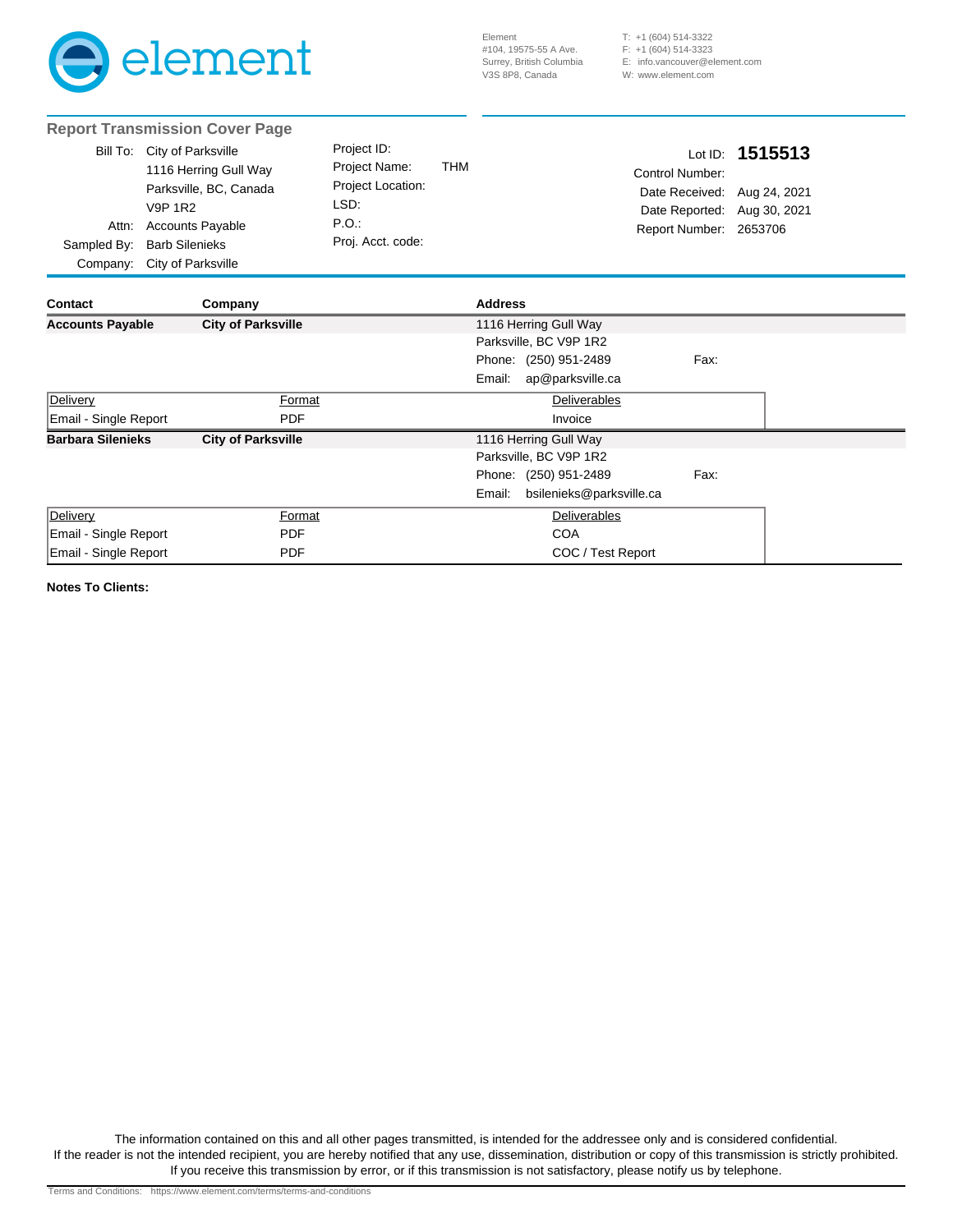

(604) 514-3322 (604) 514-3323 E: info.vancouver@element.com W: www.element.com T: +1 F: +1 Page 1 of 3

| <b>Analytical Report</b>                     |                                                                                                                                                                   |                                                                                               |                                    |                                                            |                                                                           |                            |
|----------------------------------------------|-------------------------------------------------------------------------------------------------------------------------------------------------------------------|-----------------------------------------------------------------------------------------------|------------------------------------|------------------------------------------------------------|---------------------------------------------------------------------------|----------------------------|
| Bill To:<br>Attn:<br>Sampled By:<br>Company: | City of Parksville<br>1116 Herring Gull Way<br>Parksville, BC, Canada<br><b>V9P 1R2</b><br><b>Accounts Payable</b><br><b>Barb Silenieks</b><br>City of Parksville | Project ID:<br>Project Name:<br>Project Location:<br>LSD:<br>P.O.<br>Proj. Acct. code:        | <b>THM</b>                         | <b>Control Number:</b><br>Date Received:<br>Date Reported: | Lot ID: 1515513<br>Aug 24, 2021<br>Aug 30, 2021<br>Report Number: 2653706 |                            |
|                                              |                                                                                                                                                                   | <b>Reference Number</b><br><b>Sample Date</b><br><b>Sample Time</b><br><b>Sample Location</b> | 1515513-1<br>Aug 23, 2021<br>09:10 | 1515513-2<br>Aug 23, 2021<br>09:20                         | 1515513-3<br>Aug 23, 2021<br>09:30                                        |                            |
|                                              |                                                                                                                                                                   | <b>Sample Description</b>                                                                     | Community Park /<br>7.8 °C         | Temple / 7.8 °C                                            | Ermineskin / 7.8 °C                                                       |                            |
|                                              |                                                                                                                                                                   | <b>Matrix</b>                                                                                 | Water                              | Water                                                      | Water                                                                     |                            |
| Analyte                                      |                                                                                                                                                                   | <b>Units</b>                                                                                  | <b>Results</b>                     | <b>Results</b>                                             | <b>Results</b>                                                            | Nominal Detection<br>Limit |
|                                              | <b>Trihalomethanes Screen - Water</b>                                                                                                                             |                                                                                               |                                    |                                                            |                                                                           |                            |
| Chloroform                                   |                                                                                                                                                                   | mg/L                                                                                          | 0.024                              | 0.030                                                      | 0.028                                                                     | 0.001                      |
| Bromodichloromethane                         |                                                                                                                                                                   | mg/L                                                                                          | 0.008                              | 0.011                                                      | 0.009                                                                     | 0.001                      |
| Dibromochloromethane                         |                                                                                                                                                                   | mg/L                                                                                          | 0.003                              | 0.003                                                      | 0.003                                                                     | 0.001                      |
| <b>Bromoform</b>                             |                                                                                                                                                                   | mg/L                                                                                          | < 0.001                            | < 0.001                                                    | < 0.001                                                                   | 0.001                      |
| <b>Total Trihalomethanes</b>                 |                                                                                                                                                                   | mg/L                                                                                          | 0.035                              | 0.044                                                      | 0.040                                                                     | 0.001                      |
|                                              | Trihalomethanes - Surrogate Recovery                                                                                                                              |                                                                                               |                                    |                                                            |                                                                           |                            |
| Dibromofluoromethane                         | <b>EPA Surrogate</b>                                                                                                                                              | %                                                                                             | 121                                | 118                                                        | 119                                                                       | 50-140                     |
| Toluene-d8                                   | EPA Surrogate                                                                                                                                                     | $\%$                                                                                          | 104                                | 102                                                        | 101                                                                       | 50-140                     |
| Bromofluorobenzene                           | EPA Surrogate                                                                                                                                                     | %                                                                                             | 105                                | 107                                                        | 102                                                                       | 50-140                     |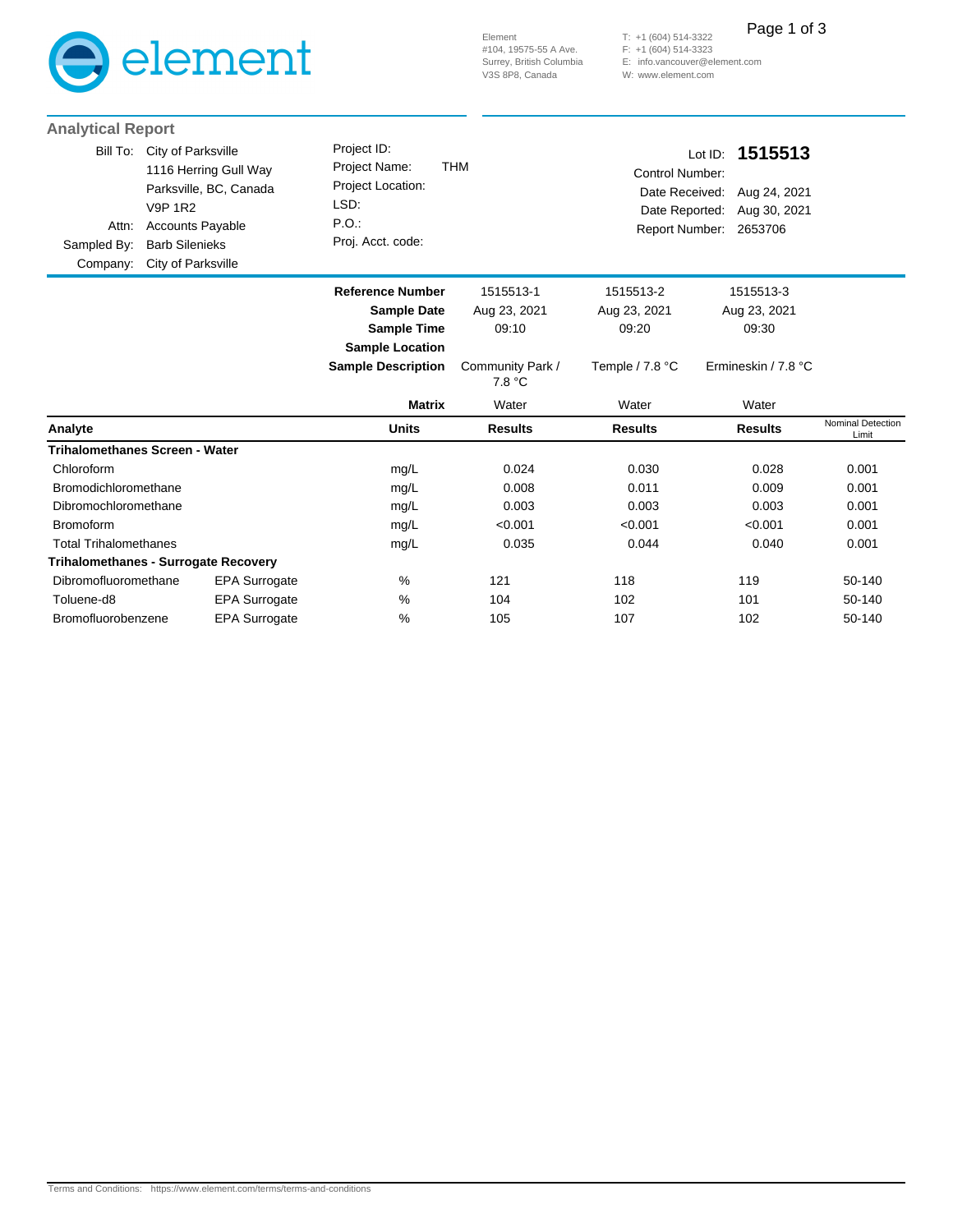

(604) 514-3322 T: +1 (604) 514-3323 F: +1 E: info.vancouver@element.com W: www.element.com Page 2 of 3

| <b>Analytical Report</b>                     |                                                                                                                                                            |                                                                                               |              |                                                                                                         |                 |
|----------------------------------------------|------------------------------------------------------------------------------------------------------------------------------------------------------------|-----------------------------------------------------------------------------------------------|--------------|---------------------------------------------------------------------------------------------------------|-----------------|
| Bill To:<br>Attn:<br>Sampled By:<br>Company: | City of Parksville<br>1116 Herring Gull Way<br>Parksville, BC, Canada<br>V9P 1R2<br><b>Accounts Payable</b><br><b>Barb Silenieks</b><br>City of Parksville | Project ID:<br>Project Name:<br><b>Project Location:</b><br>LSD:<br>P.O.<br>Proj. Acct. code: | THM          | Control Number:<br>Date Received: Aug 24, 2021<br>Date Reported: Aug 30, 2021<br>Report Number: 2653706 | Lot ID: 1515513 |
|                                              |                                                                                                                                                            | <b>Reference Number</b>                                                                       | 1515513-4    | 1515513-5                                                                                               |                 |
|                                              |                                                                                                                                                            | <b>Sample Date</b>                                                                            | Aug 23, 2021 | Aug 23, 2021                                                                                            |                 |

**Sample Location**

**Sample Time** 09:00 08:50

|                                             |                      | <b>Sample Description</b> Public Works / 7.8 °C |                | <b>Water Treatment</b><br>Plant / 7.8 °C |                |                            |
|---------------------------------------------|----------------------|-------------------------------------------------|----------------|------------------------------------------|----------------|----------------------------|
|                                             |                      | <b>Matrix</b>                                   | Water          | Water                                    |                |                            |
| Analyte                                     |                      | <b>Units</b>                                    | <b>Results</b> | <b>Results</b>                           | <b>Results</b> | Nominal Detection<br>Limit |
| <b>Trihalomethanes Screen - Water</b>       |                      |                                                 |                |                                          |                |                            |
| Chloroform                                  |                      | mg/L                                            | 0.063          | 0.018                                    |                | 0.001                      |
| Bromodichloromethane                        |                      | mg/L                                            | 0.014          | 0.005                                    |                | 0.001                      |
| Dibromochloromethane                        |                      | mg/L                                            | 0.002          | < 0.001                                  |                | 0.001                      |
| <b>Bromoform</b>                            |                      | mg/L                                            | < 0.001        | < 0.001                                  |                | 0.001                      |
| <b>Total Trihalomethanes</b>                |                      | mg/L                                            | 0.079          | 0.023                                    |                | 0.001                      |
| <b>Trihalomethanes - Surrogate Recovery</b> |                      |                                                 |                |                                          |                |                            |
| Dibromofluoromethane                        | <b>EPA Surrogate</b> | %                                               | 130            | 116                                      |                | 50-140                     |
| Toluene-d8                                  | <b>EPA Surrogate</b> | %                                               | 102            | 98                                       |                | 50-140                     |
| Bromofluorobenzene                          | <b>EPA Surrogate</b> | %                                               | 102            | 116                                      |                | 50-140                     |

Approved by:

Reena Badwal Operations Chemist

.Data have been validated by Analytical Quality Control and Element's Integrated Data Validation System (IDVS)<br>Generation and distribution of the report, and approval by the digitized signature above, are performed through